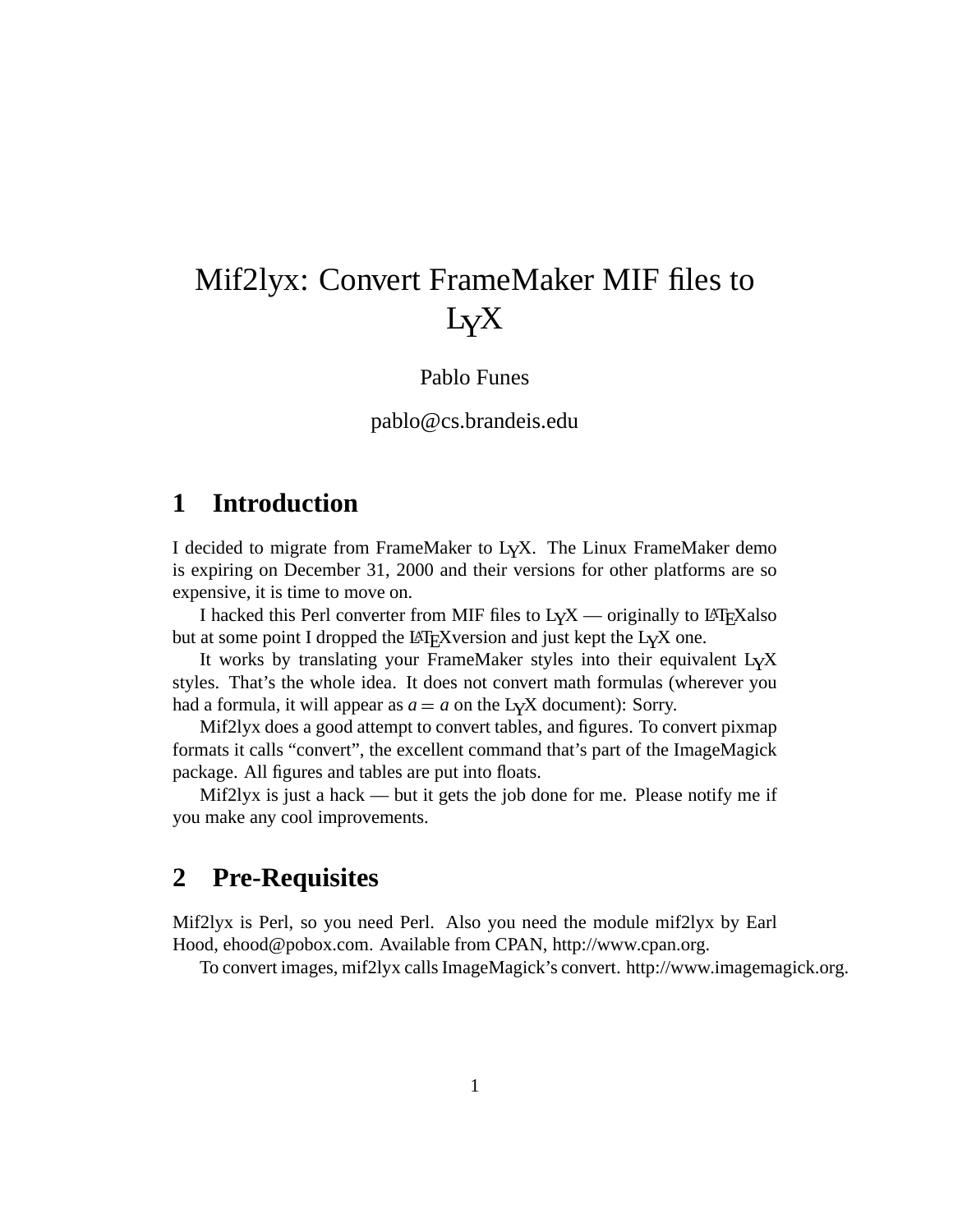# **3 Invocation**

 $mif2lyx [-d] [-2] file[ .mif] (file...)$ 

Switches:

- **-d** Debug mode. Mif2lyx prints lots of info telling you all it's doing.
- **-2** Two-pass mode. Sometimes you need to make two passes to load all text boxes that are referenced on the MIF source before being defined. The two pass mode will find the reference on the first pass, then insert it on the second pass.

### **4 The .m2l file**

Mif2lyx doesn't know about the definition of styles in a FrameMaker document. It will just ignore them. Instead, you must supply a table of equivalences. Table 1 lists the defaults.

Mif2lyx expects to find a companion .m2l file to every .mif file. Otherwise, it will attempt to create a default .m2l file (fig. 1. You usually have to modify this .m2l file to suit your FrameMaker document. All FrameMaker styles used on your MIF document but not defined on the .m2l file will be treated as **none** and print an error message.

#### **4.1 Editing the .m2l file**

The .m2l file consists of lines with a FrameMaker paragraph style name followed by an equal sign, or a FrameMaker character style name preceded by "f." and followed by the equal sign. The right side of the equal sign tells mif2lyx what to do, and it's either a mif2lyx style name or a MIF font style definition.

Most Mif2lyx styles are just L<sub>Y</sub>X styles, only with lowercase names. But some of them are special. The following mif2lyx styles translate directly into LYX styles:

section, subsection, subsubsection, section\*, subsection\*, subsubsection\*, caption, author, title, abstract, standard, quote, comment, date, bibliography, itemize, lyx-code, enumerate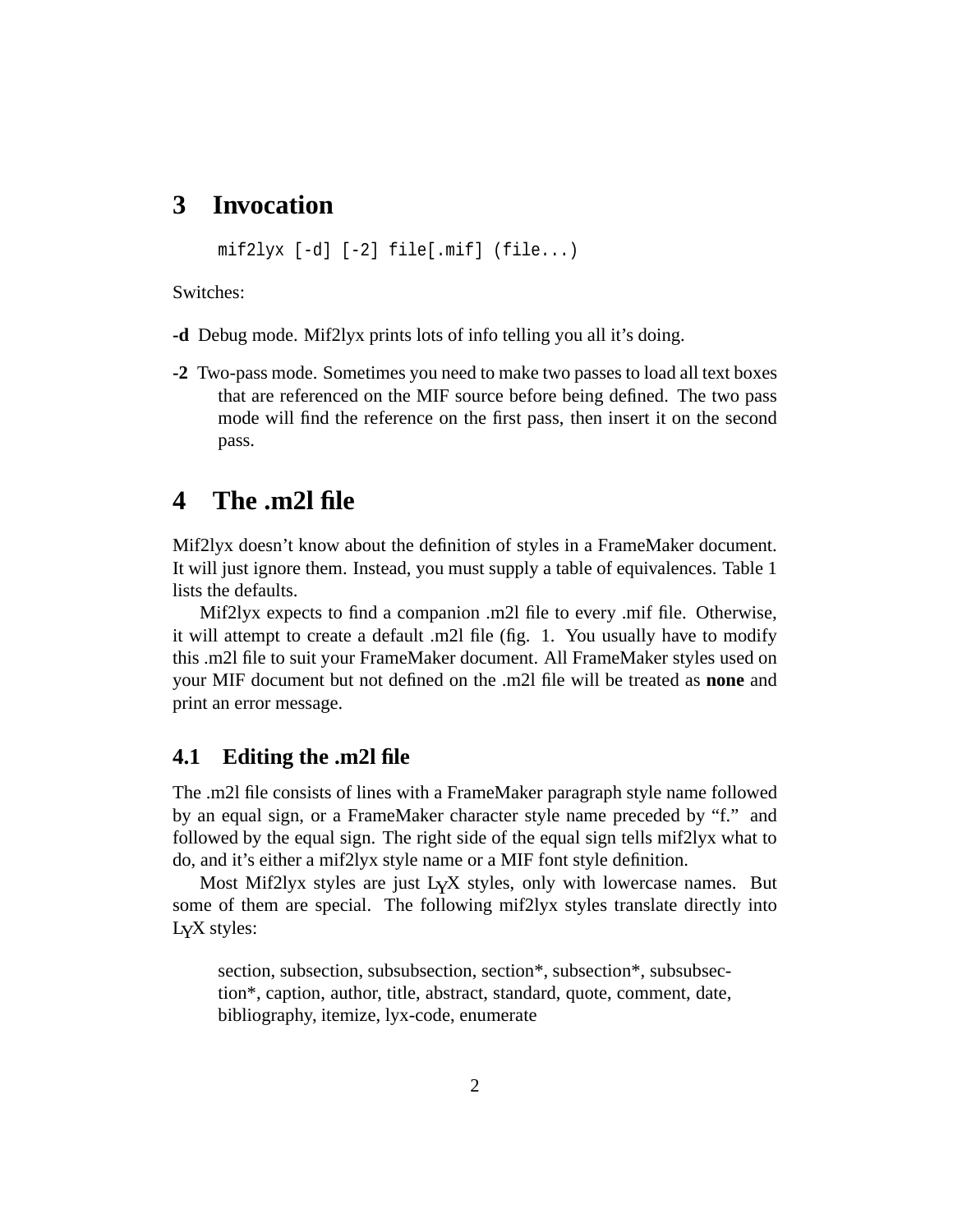| FrameMaker style     | L <sub>Y</sub> X layout |
|----------------------|-------------------------|
| <b>Body</b>          | Standard                |
| <b>Bulleted</b>      | Itemize                 |
| CellBody             | none                    |
| CellHeading          | none                    |
| Footnote             | Standard                |
| Heading1             | Section                 |
| Heading <sub>2</sub> | Subsection              |
| HeadingRunIn         | SubSubsection           |
| Indented             | Quote                   |
| Numbered             | Enumerate               |
| Numbered1            | Enumerate               |
| TableFootnote        | none                    |
| <b>TableTitle</b>    | none                    |
| Title                | Title                   |
| Emphasis (fontstyle) | emph                    |

Table 1: Default Styles

Body=standard Bulleted=bulleted CellBody=invisible CellHeading=invisible Footnote=standard Heading1=section Heading2=subsection HeadingRunIn=subsubsection Indented=quote Numbered=enumerate Numbered1=enumerate TableFootnote=invisible TableTitle=invisible Title=title f.emphasis=FAngle.Italic

Figure 1: Default .m2l file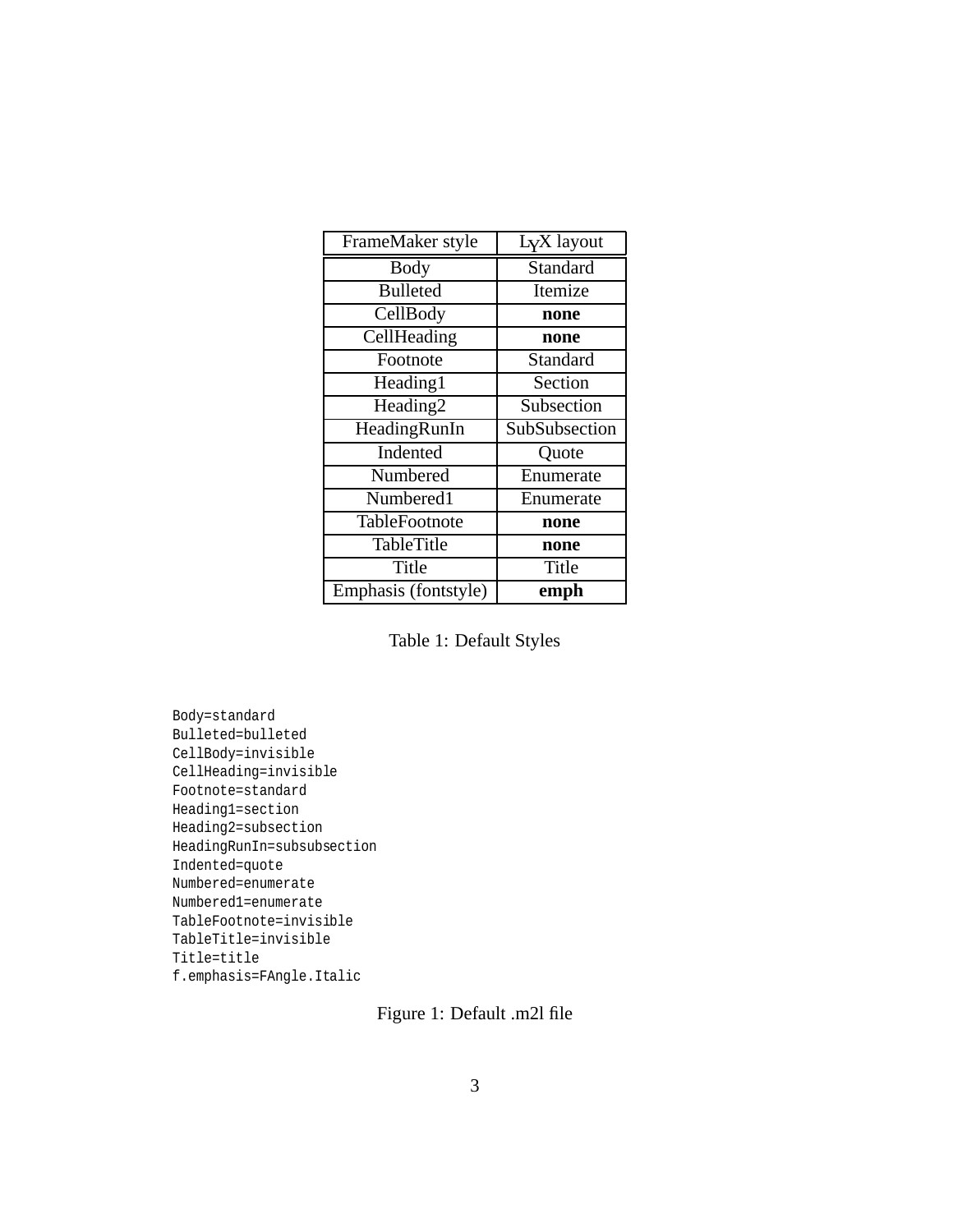### **4.2 "Special" styles**

**tt** Use this style to introduce a typewriter font

**none** Also called **invisible,** this style copies the text without introducing a new style

**noprint** Ignore all text in this style

**centering** Centered paragraph

**bibtex** Inserts a BibT<sub>E</sub>X reference.

#### **4.3 Font styles**

Unfortunately, we are defining this with MIF notation. Here's a list of supported MIF styles.

**Fposition.FSuperscript** Superscript. L<sub>Y</sub>X doesn't really support superscript. It works sometimes by introducing a little math formula. Same for **Fposition.FSubscript.**

**FWeight.Bold** Bold

**FAngle.Italic** Italic

**FFamily.Symbol** Symbol font

# **5 Bibframe Support**

I use **Bibframe** to introduce references on FrameMaker. Bibframe introduces BibT<sub>E</sub>X citations by means of variables called "cite-referencename". Mif2lyx will translate this into the corresponding citation reference.

# **6 Graphics and Figures**

Anchored frames in FrameMaker become floats in LYX. But sometimes you might want to have just figures without the floats. This is easy to change in the code but I haven't introduced it as an option.